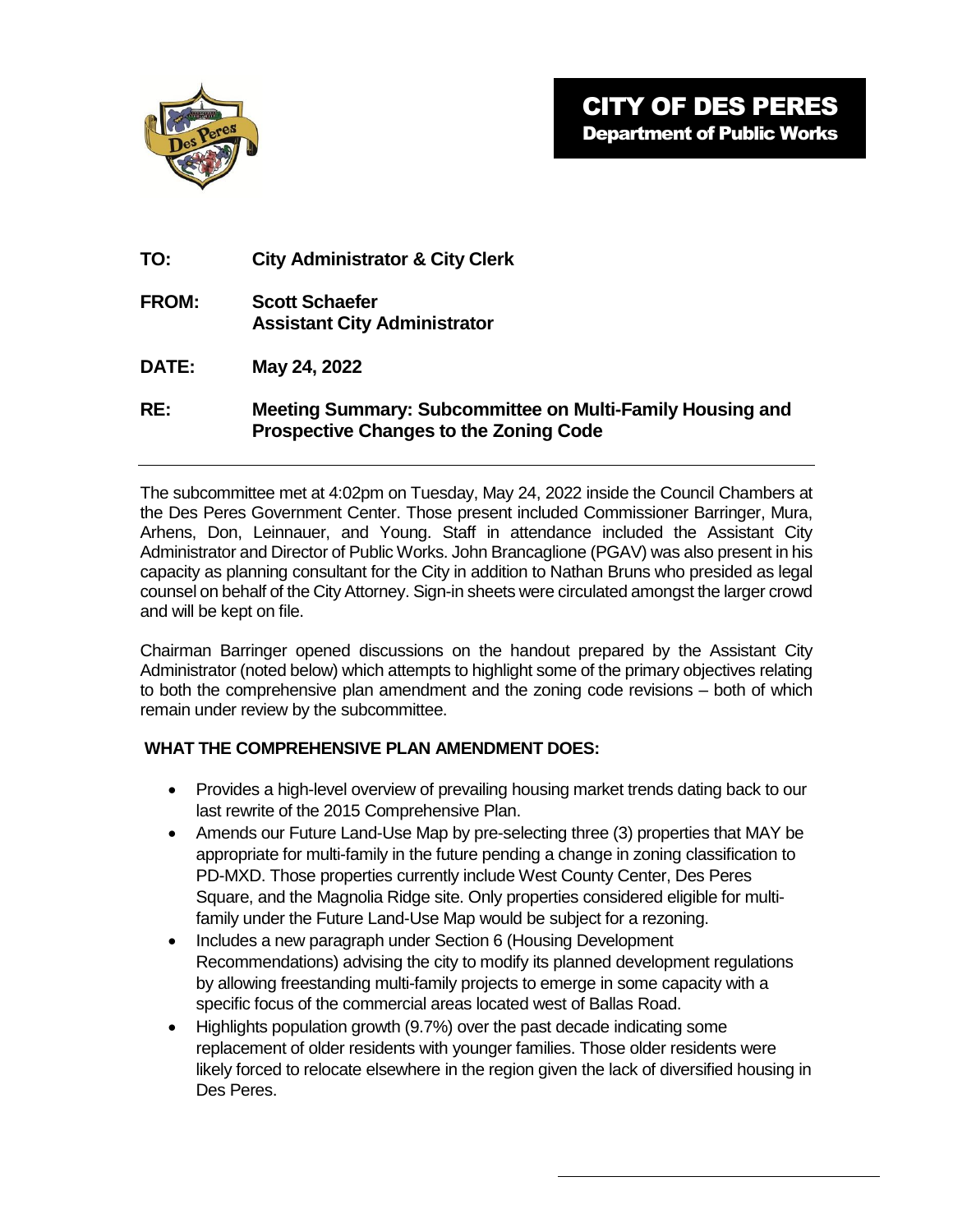- Reiterates the probability that West County Center will become subject to redevelopment in the future creating a need to diversify our land-use portfolio to accommodate a mixed-use project at that location.
- Modifies Section 7 (Planning Areas and Boundary Adjustments) by incorporating references to multi-family relative to Planning Area 6 which encompasses the commercial areas along Manchester Road west of the highway.

## **WHAT THE PROPOSED ZONING REVISIONS DO:**

- Expands our definition of "PD-MXD" to allow multi-family uses with a specific reference to condominium and rental units. Establishes a prohibition against transient accommodations or short-term rentals.
- Limits PD-MXD zoning to the C-1 and C-2 districts with mandatory frontage to Manchester Road. Further limits PD-MXD zoning eligibility to properties located west of Ballas Road ONLY IF the development includes multi-family.
- Establishes a minimum acreage requirement of 5 acres for PD-MXD zoning representing a 5-acre reduction from our existing code. Maintains a waiver clause in which the Board of Aldermen, upon recommendation by the Planning & Zoning Commission, may utilize if circumstances dictates. This would effectively streamline our minimum site requirements for all planned development regulations including PD-C and PD-R.
- Recommends but DOES NOT require inclusion of commercial tenant space as a condition of any future mixed-use development. Allows PD-MXD projects to include any combination of residential, office, retail or service businesses.
- Raises our maximum density threshold from 18 dwellings per acre to 30. Sustains a waiver provision which can be modified as part of the Master Site Plan approval process – aka negotiated development.
- Establishes a 200 foot setback requirement separating any future PD-MXD project and the adjacent single-family residential district if applicable. Current regulations require a 50-foot minimum buffer.
- Modifies our code by establishing a maximum height restriction of 5 stories for PD-MXD projects unless the property has frontage to I-270 at which point the limitation can be raised. Our current height limitation is 35 feet unless otherwise waived by the Board of Aldermen.
- Establishes a minimum off-street parking ratio of 1.5 spaces per unit for PD-MXD projects that include multi-family.

In addition to the above, the subcommittee addressed the following topics relative to multifamily and mixed-used development:

 Continued discussion on the merits of modifying our PD-MXD regulations to require some degree of commercial tenant space and to what extent. A suggestion was made to establish a condition requiring all that submittals for PD-MXD include a preliminary plan for inclusion of commercial tenant space as a starting point – at which point the city would have the discretion of waiving that requirement as part of the negotiated development process afforded under planned development regulations. A similar